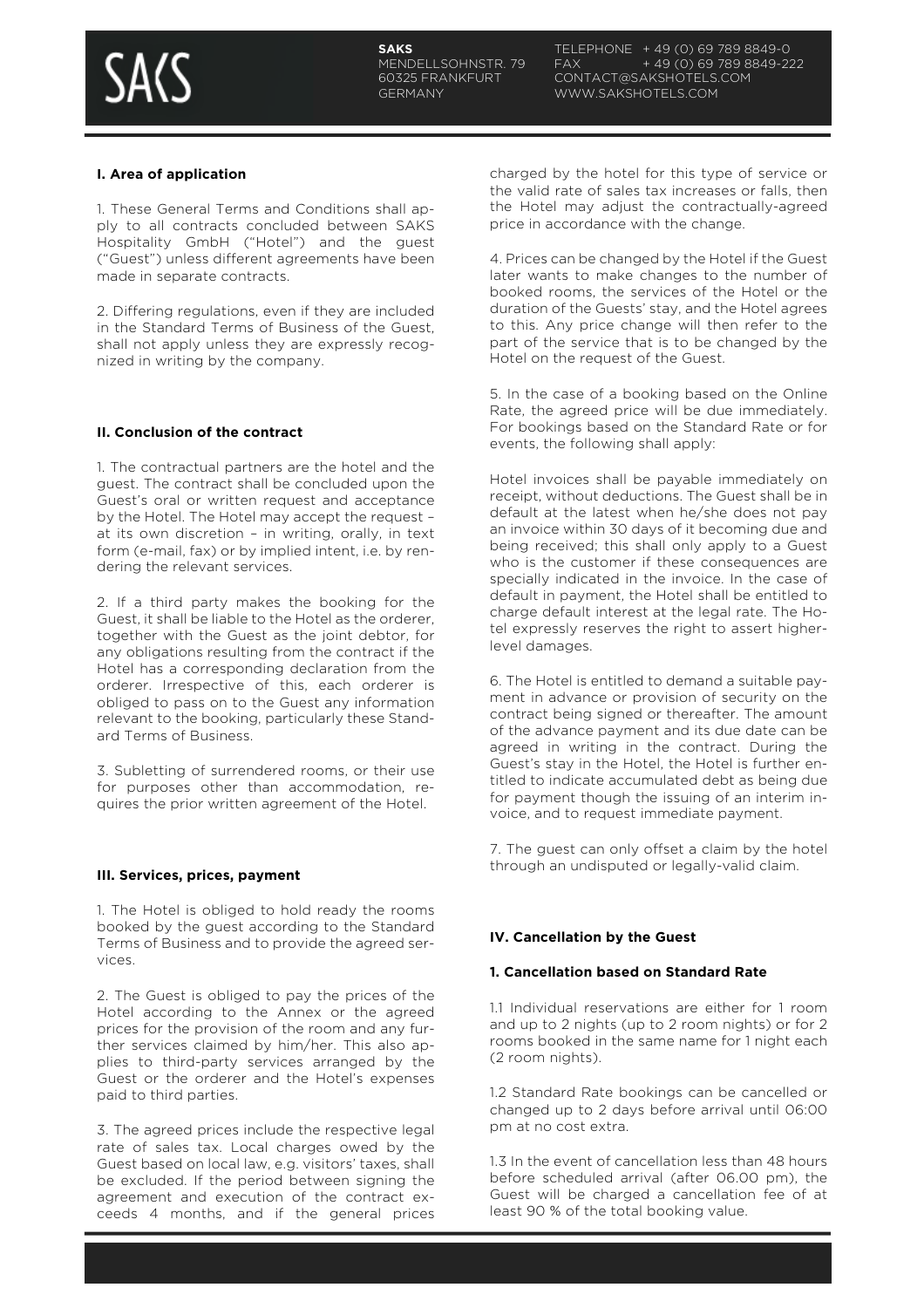

1.4 In the event of a no show, an amount equivalent to 100 % of the total booking value will be charged, regardless of whether the hotel is fully booked or not.

## **2. Cancellation of group bookings**

2.1 Group bookings can be cancelled up to 6 weeks before the arrival date without any costs falling due for the Guest.

2.2 In the case of a cancellation of the group booking within the period from 6 weeks to 2 weeks before the scheduled arrival, the Guest will be charged a cancellation fee of at least 50 % of the total booking value.

2.3 In the event of cancellation less than 2 weeks before the scheduled arrival, the Guest will be charged a cancellation fee of at least 80 % of the total booking value.

2.4. Group reservations unused and not cancelled shall be invoiced at 100% of the agreed rate, irrespective of whether the Hotel is booked up or not.

2.5 Group reservations can be made for a minimum of 3 room nights.

## **3. Cancellation of trade fair rates**

3.1 In deviation from no. VI. 1, if the Guest books at a trade fair rate, which was expressly designated as a special rate by the Hotel during a trade fair, the Guest shall be entitled to cancel or change up to 2 weeks before the arrival date without charges.

3.2 For any cancellation of a trade fair rate within 2 weeks before the arrival date up until the arrival date, the Guest shall pay 90% of the agreed rate. Should the Hotel be able to otherwise rent the room during such period, the Guest shall be obliged to pay 50% of the originally agreed rate

3.3 Nights unused and not cancelled shall be invoiced at 100% of the agreed rate, irrespective of whether the Hotel is fully booked or not.

### **4. Cancellation of online rates**

Reservations made based on the online rate may neither be cancelled nor changed and the Hotel is generally entitled to receive the full price (online rate).

### **5. The following conditions apply to events:**

5.1 After signing the contract events can´t be cancelled without any costs falling due for the Guest.

5.2 The Guest must confirm the minimum number of participants 6 weeks before the event date.

5.3 The Guest can increase the number of participants no later than two weeks before the agreed event date, but by no more than 20 % of the minimum number of participants.

5.4 The number of participants notified shall also bindingly form part of the contract.

5.5 The period from the date of singing up to six weeks before the agreed event date, cancellation costs amounting to 30 % of the agreed price for the minimum number of participants and any increases shall be incurred by the Guest.

In case of cancelation with in 6 weeks to 14 days before the agreed event, cancellation costs amounting to 80 % of the agreed price for the minimum number of participants and any increases shall be incurred by the Guest.

In case of a cancelation made of the 13 day before the agreed event, cancellation costs are the total agreed price of the event.

If the event includes an à la carte menu and an open bar, an average charge per participant per day will be applied in the event of cancellation.

5.6 The cancellation fees that apply to events also apply to rooms booked in conjunction with events.

**6.** The Guest shall be entitled to prove that the cancellation fees stipulated in no. 1 to no. 5 above did not incur or did not incur in the amount claimed.

**7.** Cancellation requests must be submitted in writing.

# **V. Withdrawal by the Hotel**

1. If an agreed payment in advance or security payment in accordance with Point III Paragraph 6 is not made within a period of grace set for this, then the Hotel shall be entitled to withdraw from the agreement.

2. Furthermore the Hotel shall be entitled to withdraw from the agreement for an important reason, particularly if

Acts of God or other circumstances for which the hotel is not responsible make it impossible to fulfill the agreement;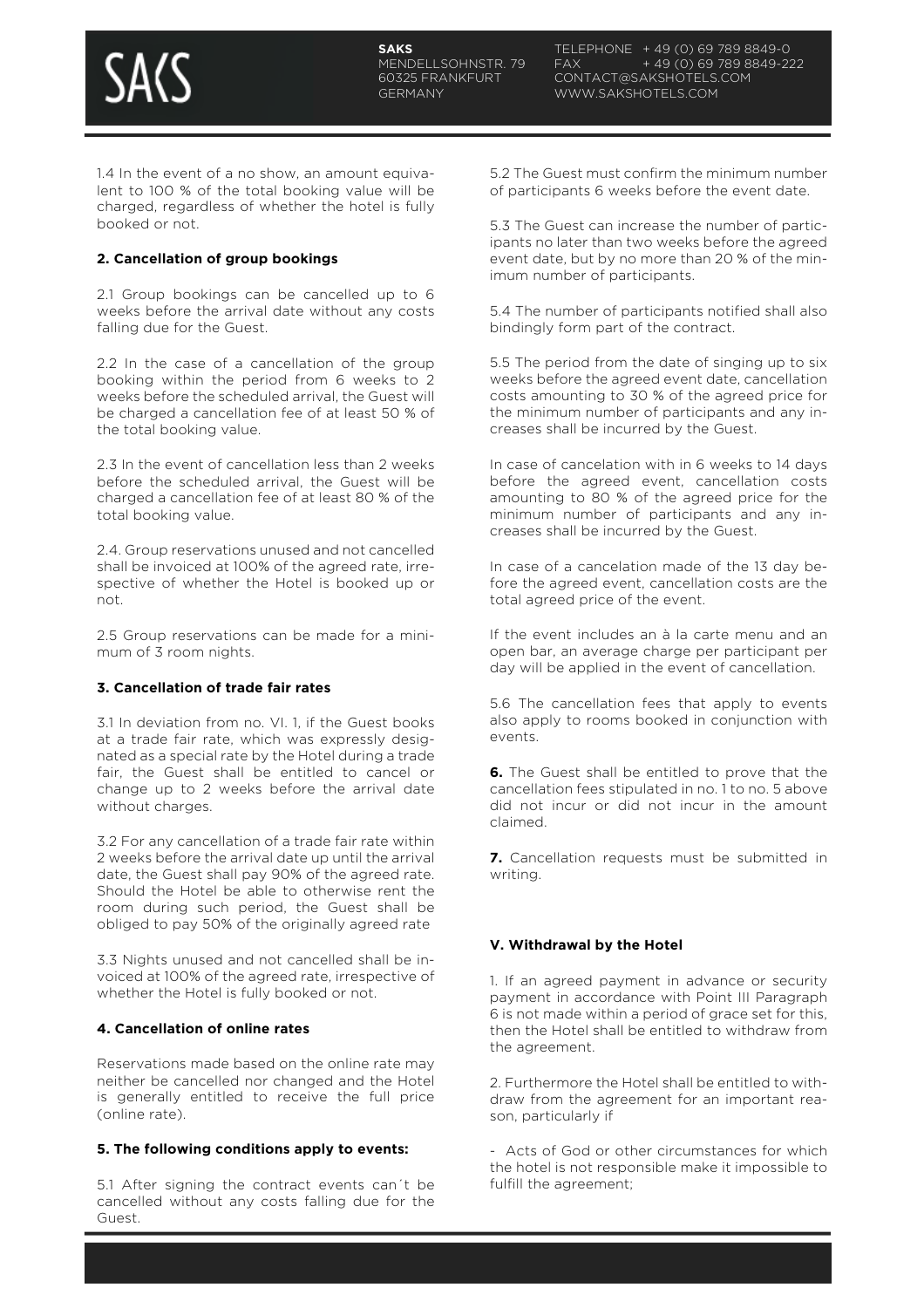- Rooms are booked giving significant facts that are misleading or false, e.g. with reference to the person of the Guest or the purpose of the booking:

- The Hotel has justifiable cause to suspect that utilizing the hotel services may put at risk the smooth running of the business, or the safety or reputation of the hotel in the eyes of the public, without this falling under the territorial or organizational area of the hotel;

- There is unauthorized subletting

- There is a case according to Point VI Paragraph 3.

- The Hotel gains knowledge that the financial circumstances of the Guest have significantly worsened after the signing of the agreement, particularly if the Guest does not settle due demands by the Hotel, or cannot offer sufficient security and therefore claims for payment by the Hotel would appear to be at risk;

- The Guest has made an application to institute bankruptcy proceedings on its assets, has issued an affirmation in lieu of an oath under Section 807 Code of Civil Procedure, has instituted proceedings out of court for debt regulation or has stopped his/her payments;

- The Guest ignores the contractually agreed ban on smoking

- Insolvency proceedings have been applied for or instituted on the assets of the Guest, or the institution of the same has been declined for insufficiency of assets or other reasons

3. The Hotel must immediately inform the Guest in writing of its exercising of the right of withdrawal.

4. In all cases of effective withdrawal by the Hotel, the Guest shall have no claim to any type of compensation.

# **VI. Arrival and departure**

1. The Guest shall acquire no claim to the provision of particular rooms unless the Hotel has confirmed the provision of particular rooms in writing.

2. Booked rooms shall be available to the Guest from 15:00 on the agreed day of arrival. The Guest has no claim to earlier provision. Should agreed rooms not be available, then the Hotel shall endeavor to provide an equivalent replacement in the Hotel or in another property.

3. Booked rooms must be claimed by the Guest by 18:00 at the latest on the agreed day of arrival. Unless a later time of arrival has been expressly agreed, the Hotel has the right to issue booked rooms to other people after 18:00 without the Guest being able to derive any claims for compensation from this. In this respect the Hotel has a right of withdrawal.

4. On the agreed day of departure, the rooms must be cleared and made available to the Hotel by 11:00 at the latest. After this point, the Hotel can charge the daily room price for the additional use of the room until 15:00 beyond the damages it has incurred, and 100 % of the valid accommodation price after 15:00. The guest is at liberty to prove to the Hotel that they incurred no damages or significantly lower damages.

The Hotel shall be entitled to prove that the damage actually incurred was higher than that.

## **VII. Liability of the Hotel, statute of limitations, deposit**

1. Should disruption or faults occur in the services of the Hotel, the Hotel shall endeavor to remedy the matter as soon as any criticism is made by the customer. If the Guest culpably refrains from indicating a fault to the Hotel, then no claim for a reduction in the contractually-agreed payment shall exist.

2. According to legal regulations, the Hotel shall be liable for any damages from injury to life, physical injury or injury to health.

3. The Hotel shall not be liable for any other damage caused by slight negligence unless such damage is based on the violation of a material contractual obligation. Material contractual obligations are obligations that are essential for the purpose of the contract, the fulfilment of which is the essential basis for the due fulfilment of such contract and on the fulfilment of which the Guest may rely. To the extent the Hotel did not act with gross negligence or willful intent, the Hotel shall only be liable for the typical and foreseeable damage.

4. In the case of other damage, the liability of the Hotel is furthermore limited to a maximum sum of Euro 125,000.00 for personal damages and a maximum of Euro 5,000.00 for damage to property and assets in each individual claim and any claim under and in association with the contractual services. The liability limit and exclusions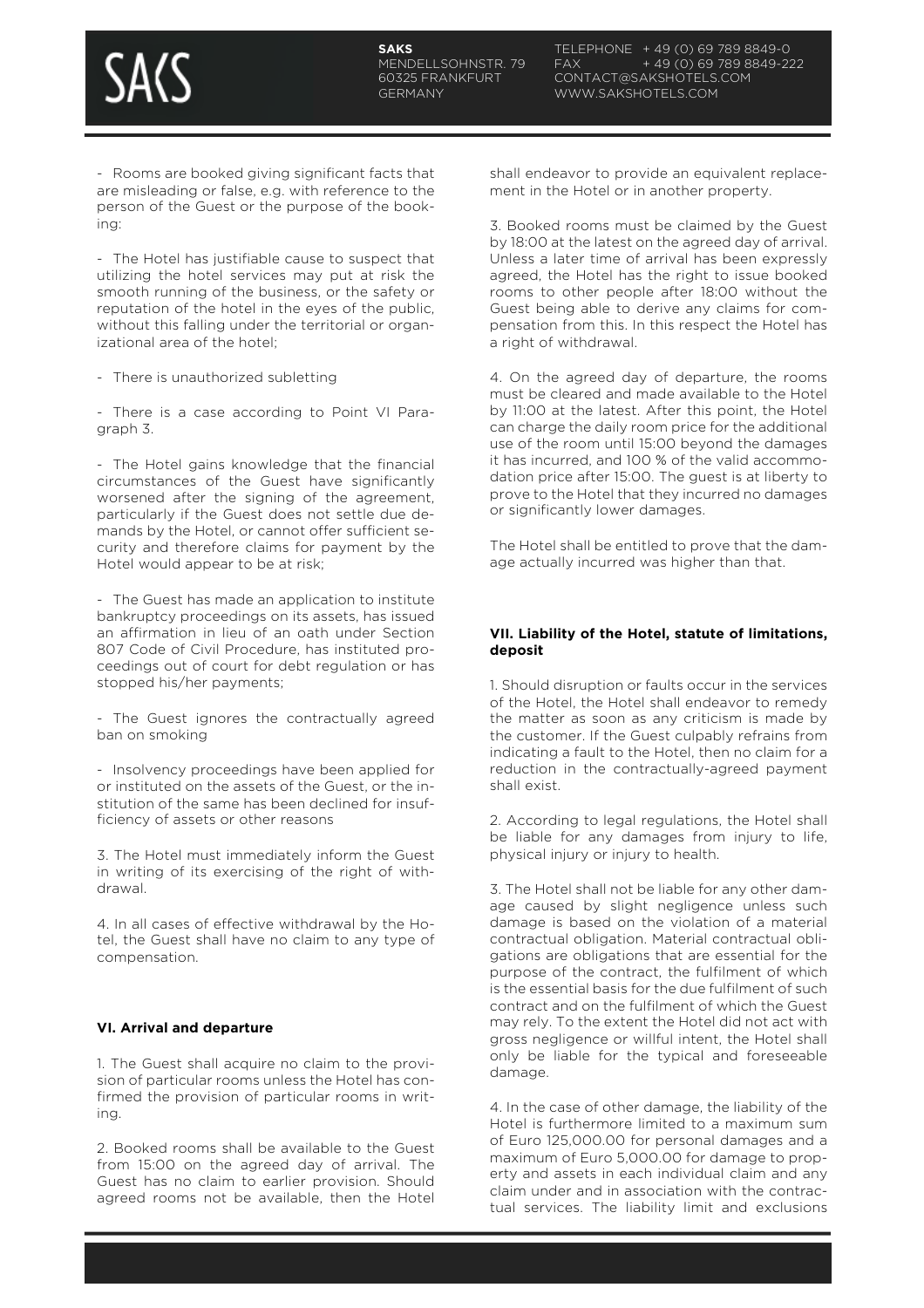shall not apply if the other damages are based on intentional or grossly negligent breaches of duty by the hotel, its legal representatives or managerial employees.

5. The above liability limitations shall apply to all claims for compensation, irrespective of their legal basis, including claims resulting from unauthorized acts. The above liability limitations shall also apply in cases of any claims for compensation by a Guest against employees or vicarious agents of the Hotel. They shall not apply in cases of liability for faults after the take-over of a guarantee of the qualities of a physical object or a work, in case of malicious silence regarding faults or in the case of personal injury.

6. If a parking space is made available to the Guest in the Hotel garage or in a hotel car park, even against payment, this does not conclude a safe-keeping contract. The Hotel has no duty of supervision. In the case of loss or damage to vehicles or their contents parked or maneuvered on the Hotel site, the Hotel shall not be liable if the Hotel, its legal representatives or its vicarious agents are not accountable through intent or gross negligence. In this case, the damage must be asserted to the Hotel at the latest before leaving the Hotel site.

7. Orders for alarm calls are carried out by the Hotel with the greatest care. Claims for compensation resulting from omission, unless due to gross negligence or intent, are excluded.

8. Messages, post and the sending of goods for Guests are dealt with carefully. The Hotel should carry out the delivery, storage and, on request, the sending on of the same for payment, as well as the sending on of lost terms on request. Claims for compensation, unless due to gross negligence or intent, are excluded. The Hotel is obliged to hold these items for 6 months. Thereafter, the objects shall be passed to the local lostproperty office if they are of apparent value.

9. The Hotel accepts no liability for the use of, and possible damages resulting from them, of networks present in the Hotel (such as WiFi) by means of a terminal device of the Guest, even against payment. Data transmission between the networks and the terminal device of the Guest is not encoded. Third parties may therefore be able to view the data. The Guest him/herself shall be responsible for all the content that he/she accesses, sets up or in any way disseminates through the network, and not the Hotel or any third parties. The content shall not be subject to any checks by the Hotel.

10. Within the scope of its services, the Hotel shall, in special cases, take on the free transportation of persons and luggage. However, the Hotel shall not be liable for any losses, delays or damage.

11. The Hotel reserves the right to charge a corresponding, suitable supplement for external services where the Hotel acts as an agent. External services are thus provided for payment. However, the Hotel shall not be liable for any kind of services provided by third parties.

12. In accordance with the statutory provisions contained in sections 701 et seqq. of the German Civil Code, the Hotel's liability to the Guest for any items the Guest has brought along shall be limited to EUR 3,500. The maximum liability for money, securities and valuables shall be EUR 800. The statutory exclusions from such limitation contained in section 702, para. 2 of the German Civil Code shall remain unaffected. If the Guest wishes to bring along money, securities and valuables with a value exceeding EUR 800 or other items with a value exceeding EUR 3,500, he/she shall expressly inform the Hotel thereof. The Hotel shall not be obliged to deposit any valuables exceeding the above-stipulated values for the Guest (section 702, para. 3 of the German Civil Code) unless a separate written deposit agreement is concluded. We generally recommend depositing anything of value in the hotel safe or room safe. Any further liability of the Hotel shall be subject to the provisions contained in VII. 1 to 5 above.

13. Claims for compensation by the Guest shall be subject to the statute of limitations no later than 2 years from the time at which the Guest becomes aware of the damage or regardless of this awareness no later than 3 years from the time of the event causing the damage. This shall not apply to the liability for damage from injury to life, physical injury or injury to health, or for other damage based on an intentional or grossly negligent breach of duty by the Hotel, its legal representative or a vicarious agent of the Hotel.

# **VIII. The Guest's Liability**

1. The Guest shall be liable for any loss or damage incurring in the Guest's hotel room during the Guest's stay in our hotel unless such damage is demonstrably in the Hotel's sphere of responsibility or was demonstrably caused by a third party. The statutory liability provisions contained in sections 701 et seqq. shall remain unaffected.

2. To the extent the Hotel procures technical or other equipment from third parties upon the Guest's instruction, the Hotel shall act as the Guest's agent and for the Guest's account. The